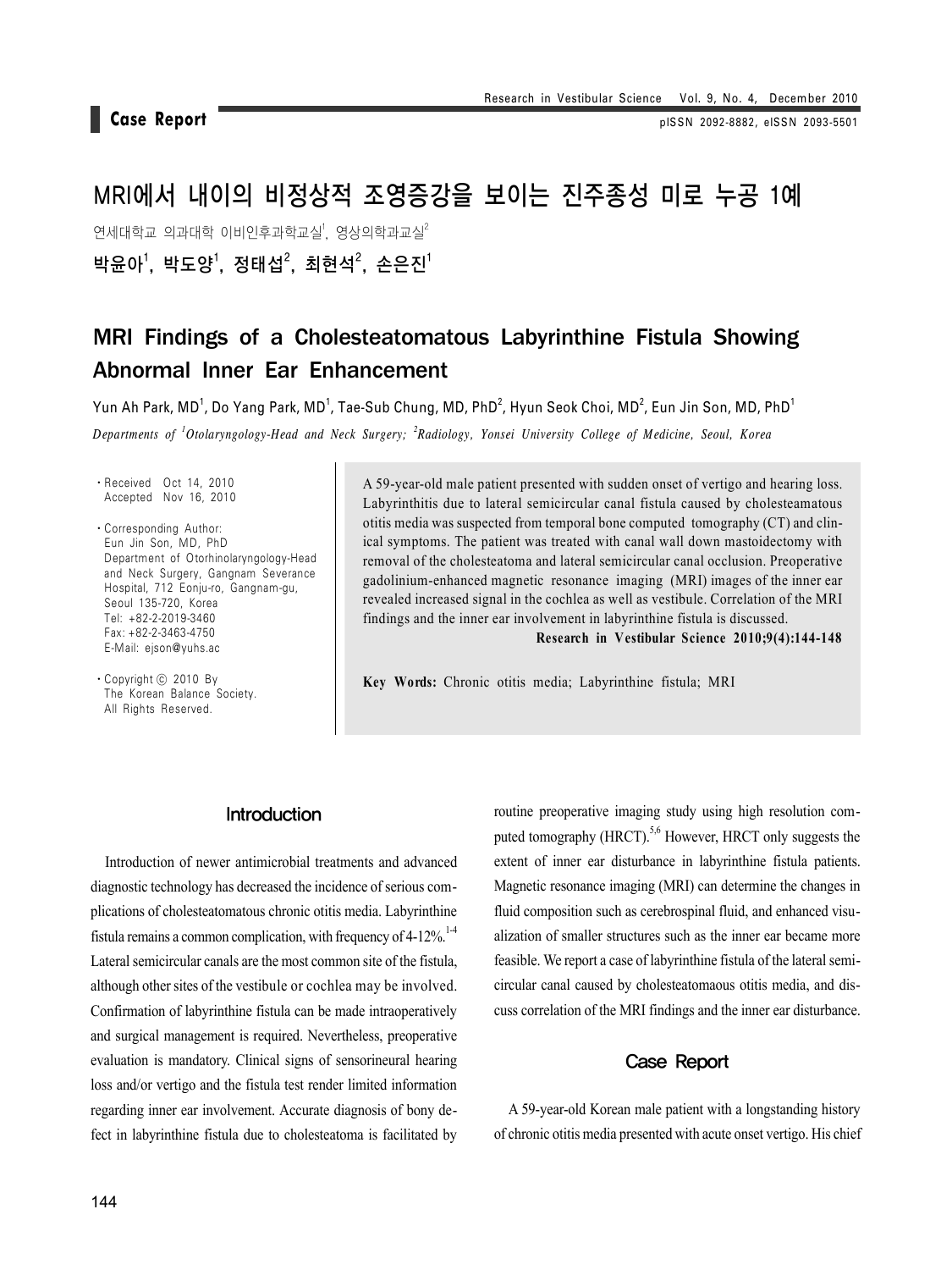complaints were complained of severe rotatory dizziness and aggravation of hearing loss in the right ear. Otoscopic examination revealed a large-sized central perforation of right tympanic membrane with pulsatile otorrhea (Figure 1A). On physical examination, left beating horizontal nystagmus was observed under Frenzel's glasses. Pure tone audiograms revealed deafness in the right ear with normal hearing in the left ear (Figure 1B). Temporal bone computed tomography (CT) scans revealed a large cholesteatoma filling antrum and middle ear cavity and bony erosion over the lateral semicircular canal in the right ear (Figure 2). Temporal MRI was performed using Achieva, 3.0T (Phlilps Medical System, Best, The Netherlands). Cholesteatoma induced inflammation in the middle ear cavity was noted to communicate with inner ear fluid-filled space in T2-weighted images (Figure 3A). T1 weighted images obtained 5 minutes after intravenous gadolinium admin-

istration, with slice thickness of 2 mm, revealed areas of pathological enhancement in the lateral canal and cochlea on the right side compared to the left side (Figure 3B). Prominent enhancement of lateral canal and entire length of cochlea was identified more clearly in when T1 weighted images were obtained with slice thinckness of 1 mm and no interslice gap, to enhance resolution (Figure 3C). After a week of intravenous antibiotics and conservative care, subjective dizziness ameliorated and otorrhea decreased. Closed-loop Caloric test was performed after spontaneous nystagmus subsided, and caloric response was severely decreased on the right side (right side canal paresis 86%) (Figure 4). The patient underwent canal wall down mastoidectomy with removal of the cholesteatoma and lateral semicircular canal occlusion. A huge cholesteatoma filled the mastoid antrum and middle ear cavity. Careful removal of cholesteatoma matrix



**Figure 1.** At initial presentation, otoscopic examination revealed a large-sized central perforation of right tympanic membrane with pulsatile otorrhea (A), and pure tone audiograms revealed deafness in the right ear with normal hearing in the left ear (B).



Figure 2. Computed tomography (CT) of the temporal bone revealed a fistula of the right lateral semicircular canal related to cholesteatoma. Arrowheads indicate the defect in the labyrinthine bone surrounding the lateral semicircular canal in axial (A) and coronal (B) images.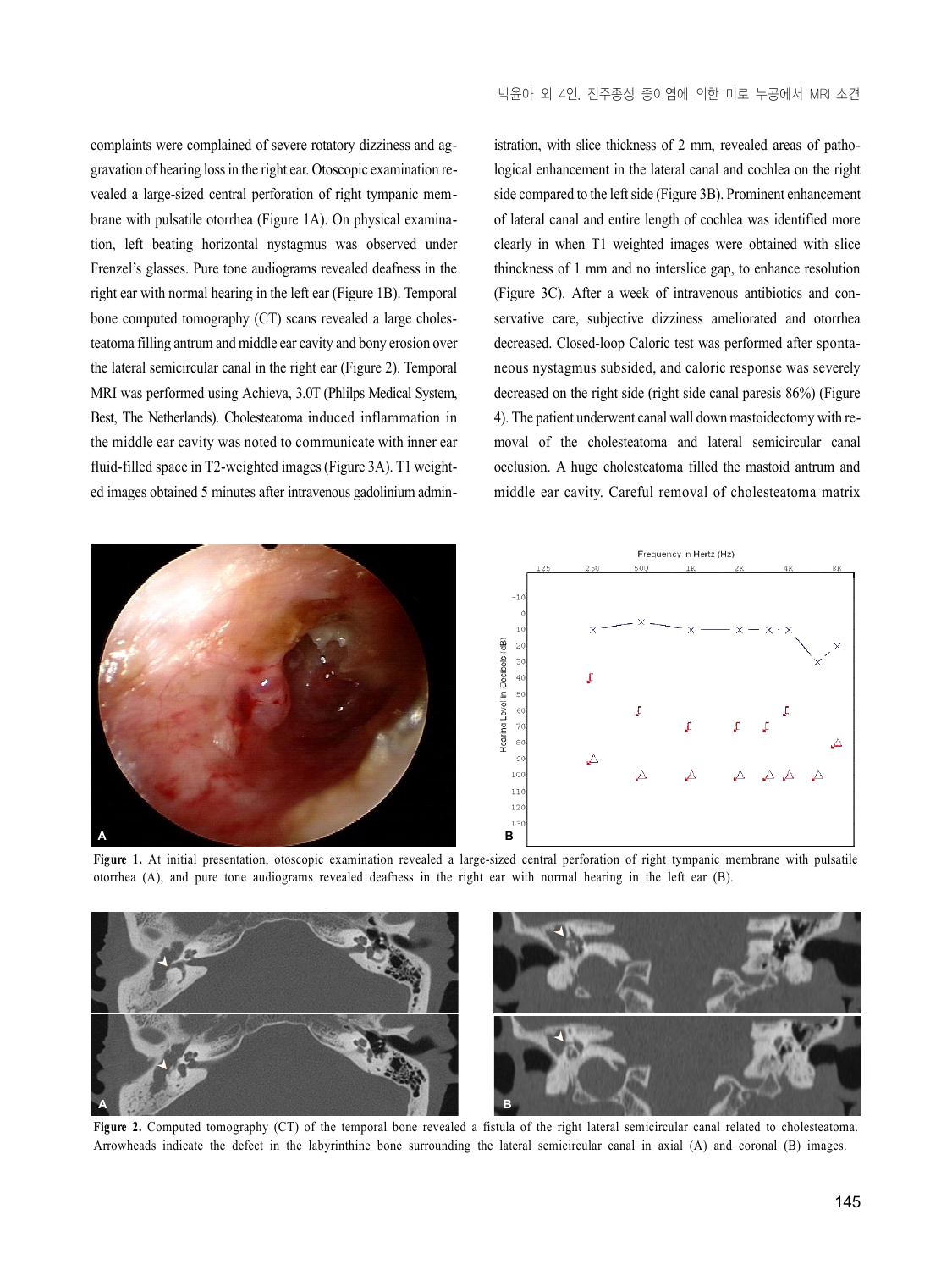

**Figure 3.** Magnetic resonance imaging (MRI) findings. (A) T2-weighted images revealed cholesteatoma induced inflammation in the right middle ear with abnormal communication with inner ear fluid-filled space. (B) Routine T1 weighted images after intravenous gadolinium administration revealed areas showed pathological enhancement in the lateral canal and cochlea on the right side. (C) High-resolution T1 weighted scans demonstrate prominent enhancement of lateral canal and entire length of cochlea more clearly (Cochlea, indicated by arrowheads; lateral semicircular canal, arrows).



**Figure 4.** Caloric response in the right ear was severely decreased (canal paresis 85%) on closed-loop caloric test. SCV, slow component velocity; FI, fixation index; F/NF, fixed/not fixed; RH, right horizontal; LB, left beating; RB, right beating; S, second; Avg, average.

revealed erosion of facial nerve bony canal over the length of tympanic segment. The ossicles were eroded and only stapes footplate was identified. About 4 mm-sized fistula in the otic capsule over



**Figure 5.** About 4 mm-sized fistula over lateral semicircular canal was identified. Cholesteatoma matrix covering the opening was adherent to membranous labyrinth (arrow) with extension into the lateral canal.

lateral semicircular canal was found. When cholesteatomatous matrix was carefully peeled away from the fistula site, it was found to be adherent to the membranous labyrinth with extension into the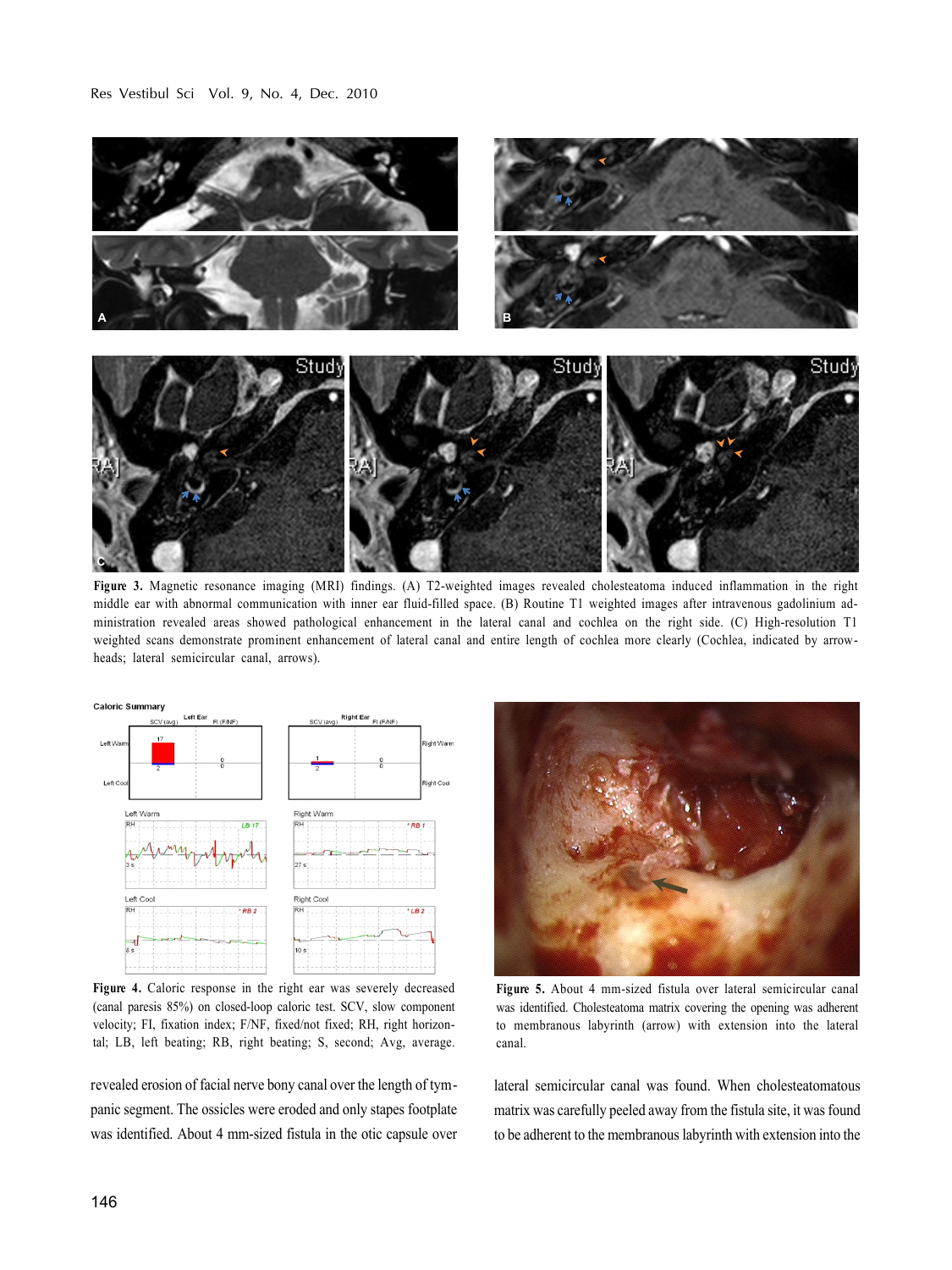canal (Figure 5). A portion of adherent membranous labrytinth was removed with the matrix and the lateral semicircular canal was obliterated using pieces of temporalis muscle fascia. The opening was covered with bone dust and fibrin glue. After the surgery, the patient complained of aggravation of dizziness which subsided over about 2 months. The patient's hearing showed no change postoperatively.

#### **Discussion**

Clinical manifestations of labyrinthine fistula in cholesteatomatous chronic otitis media vary from asymptomatic to severe dysfunction of cochleovestibular system. Patients usually present with varying degrees of hearing loss and otorrhea. Accompanying symptoms include vertigo and tinnitus<sup>4</sup> Surgical treatment entails complete removal of cholesteatoma and reliable management of fistula (exteriorization or seal-off), and aims to preserve of inner ear function. To prevent the risk of surgery-related sensorineural hearing loss upon removal of cholesteatoma matrix covering the fistula opening, clinical suspicion and preoperative evaluation using HRCT are recommended.<sup>1,2,4,6,7</sup> Recent studies using three dimensional fluid-attenuated inversion recovery (3D-FLAIR) sequence in MRI have reported enhanced visualization of the fluid-filled inner ear in patients with various inner ear diseases. $8-10$  In patients with labyrinthine fistula due to cholesteatoma, 3D-FLAIR images have shown areas of high signal intensity after intravenous gadolinium administration in the inner ear.<sup>9</sup> The authors have suggested that involvement of inner ear fluid-filled space results in high signal intensity on images due to the breakdown of blood-labyrinthine barrier (BLB). Likewise, in our patient, a fistula over lateral semicircular canal due to middle ear cholesteatoma was identified from HRCT, which would explain the presentation of sudden onset vertigo and hearing loss. Loss of both cochlear and vestibular function was evident from the audiometry and closed-loop caloric test results. We performed MRI scans to evaluate inner ear involvement using specific sequence to enhance resolution. Compared to routine temporal MRI scans, the fluid-filled inner ear space is delineated more clearly using thinner slice thickness of 1mm for more comprehensive assessment. After intravenous gadolinium injection, routineT1 images showed abnormal enhancement of the lateral semicircular canal and cochlea in the right ear compared to

the normal side (Figure 3B). High resolution scans demonstrate inner ear fluid in the lateral semicircular canal and the entire length of cochlea showed signal intensity higher than brain parenchyme, suggesting disruption of inner ear fluid homeostasis.

A classification of labyrinthine fistulas has been proposed according to the extent or depth of involvement of the labyrinth.<sup>1</sup> Type I fistula is considered to be an erosion of the bony labyrinth with an intact endosteum. Type II fistula is a true fistula with an opened perilympharic space. Type III fistula is an opened perilymphatic space with concomitant involvement or destruction of the underlying membranous labyrinth. Sensorineural hearing loss and vertigo are observed more often in type II and III, which implies the presence of inner ear dysfunction. Anatomical stages of labyrinthine fistula may be correlated with MRI findings. For example, it would be unlikely to find any abnormality in the inner ear fluid in type I fistula limited to the bony labyrinth. On the other hand, inflammation and subsequent fibrosis of the membranous labyrinth due to labyrinthitis can result in obliteration of the inner ear fluid-filled space and non-visualization on T2 images. Also, abnormal enhancement after gadolinium administration may be expected in cases of the BLB breakdown, even without direct penetration of membranous labyrinth. In our patient, disruption of bony labyrinth was evident from CT scans and T2-weighted MRI images showed presence of inner ear fluid in the bony canal of the lateral semicircular canal, suggesting acute involvement of the inner ear rather than a chronic process. T1-weighted MRI images taken 5 minutes after gadolinium administration revealed increased signal intensity not only in the lateral semicircular canal in direct connection with middle ear cholesteatoma, but also in the entire length of cochlea, and it can be presumed that compositional changes in the inner ear fluid was not limited to the vestibular organ. Involvement of the cochlea fluid-filled space observed in the contrast-enhanced MRI scans corresponds to loss of hearing in our patient, and it may predict poorer hearing outcome. Further studies utilizing refined imaging techniques may render more information to explain the mechanism underlying progressive inner ear dysfunction in labyrinthine fistula.

### **Conclusion**

In conclusion, preoperative evaluation of gadolinium-enhanced